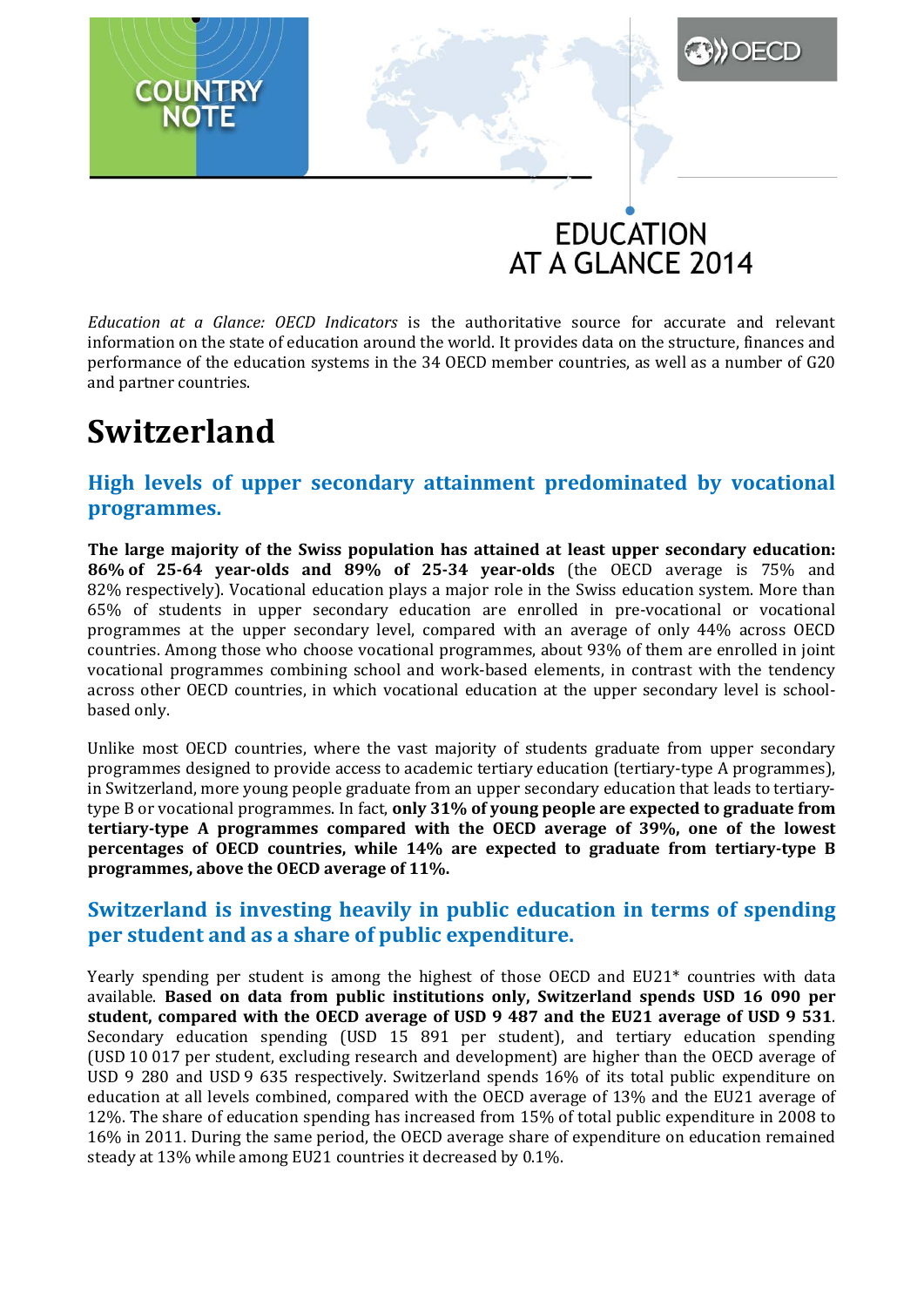#### **There are more international tertiary students, as a percentage of total students, in Switzerland than in all but three other OECD countries.**

**International students make up 16% of all tertiary students in Switzerland**; **only Australia, Luxembourg and the United Kingdom have a higher percentage.** The largest percentage of international students (33%) are enrolled in social sciences, business and law programmes, followed by science at 18%, engineering, manufacturing and construction at 17%, and humanities and arts at 16%. Three-quarters (75%) of international students are in academic tertiary programmes earning a bachelor's degree, a master's degree or the equivalent and 25% are in advanced research programmes. Among OECD countries Austria, France, Germany, and Italy send the most tertiary students to Switzerland with almost half (49%) of Switzerland's international students coming from these neighbouring countries. Half of all students in Switzerland enrolled in advanced research programmes are international students.

#### **Other findings**

• **Swiss 15 to 29 year-olds tend to stay in school through upper secondary**. Among 15-29 year-olds without an upper secondary qualification, 79% continued their studies, 12% were employed and 9% were neither employed nor in education or training (NEET), compared with the OECD averages of 69%, 16% and 15% respectively.

• **Switzerland's private expenditure on all levels of education below tertiary is one of the largest.** 12% of primary, secondary and post-secondary non-tertiary education spending comes from private sources compared with 9% for the OECD and EU21. This is mainly due to the considerable financial involvement of private firms in vocational education programmes combining school and work-based elements on the upper secondary level.

• The average age of entry in Switzerland into academic and vocational tertiary programmes (at 24 years and 28 years respectively) is high compared to the OECD averages of 22 years and 25 years respectively.

• **Switzerland's teachers' salaries are among the highest of OECD countries.** After 10 years of experience, primary teachers' salaries average USD 61 279, double the average salaries of USD 36 846 for their peers across OECD countries. The picture is similar at the upper secondary level, where teachers earn on average USD 80 956 after 10 years, compared with the OECD average of USD 40 686.

\* EU21 countries are those that are members of both the European Union and the OECD. These 21 countries are Austria, Belgium, the Czech Republic, Denmark, Estonia, Finland, France, Germany, Greece, Hungary, Ireland, Italy, Luxembourg, the Netherlands, Poland, Portugal, the Slovak Republic, Slovenia, Spain, Sweden and the United Kingdom.

This work is published under the responsibility of the Secretary-General of the OECD. The opinions expressed and arguments employed herein do not necessarily reflect the official views of OECD member countries.

This document and any map included herein are without prejudice to the status of or sovereignty over any territory, to the delimitation of international frontiers and boundaries and to the name of any territory, city or area.

**For more information** on *Education at a Glance 2014* and to access the full set of Indicators, visit

[www.oecd.org/edu/eag.htm](http://www.oecd.org/edu/eag.htm).

| Questions can be directed to:            | <b>Country Note author:</b>          |
|------------------------------------------|--------------------------------------|
| Corinne Heckmann                         | Ignacio Marin & Adam Roth-Saks       |
| Directorate for Education and Skills     | Directorate for Education and Skills |
| <b>Email:</b> Corinne. Heckmann@oecd.org | Emails: Ignacio.Marin@oecd.org       |
|                                          |                                      |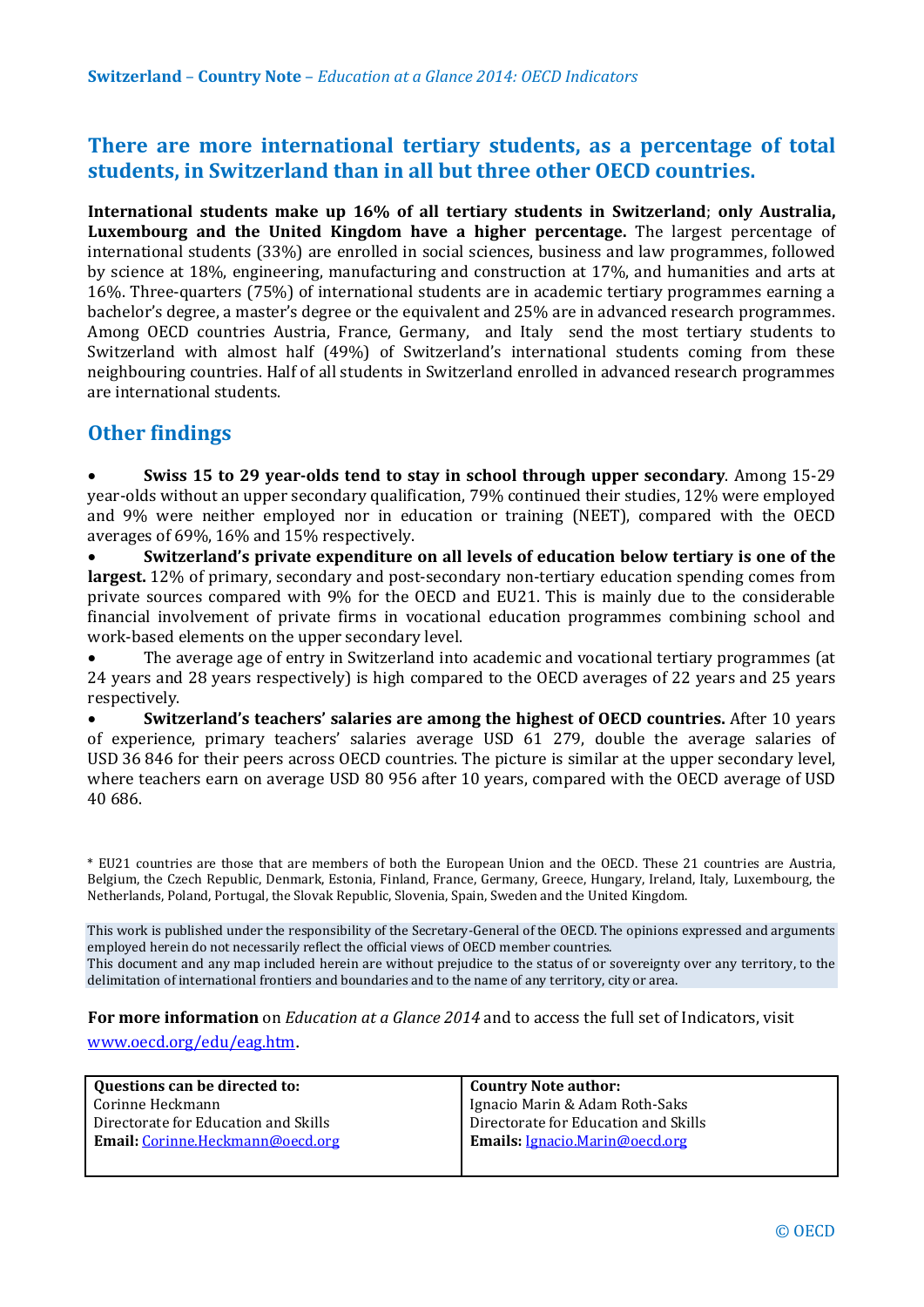# **Key Facts for Switzerland in Education at a Glance 2014**

| <b>Table</b>                         | <b>Indicator</b>                                                                                                       | <b>Switzerland</b>                                                   |      | <b>OECD</b> average              |      | <b>Rank among</b><br><b>OECD</b> countries<br>and partner<br>countries* |  |  |  |
|--------------------------------------|------------------------------------------------------------------------------------------------------------------------|----------------------------------------------------------------------|------|----------------------------------|------|-------------------------------------------------------------------------|--|--|--|
| <b>Educational Access and Output</b> |                                                                                                                        |                                                                      |      |                                  |      |                                                                         |  |  |  |
|                                      | <b>Enrolment rates</b>                                                                                                 | 2012                                                                 | 2005 | 2012                             | 2005 |                                                                         |  |  |  |
|                                      | 3-year-olds (in early childhood education)                                                                             | 3%                                                                   | 8%   | 70%                              | 64%  | *** Not available                                                       |  |  |  |
| C2.1                                 | 4-year-olds (in early childhood and primary<br>education)                                                              | 40%                                                                  | 39%  | 84%                              | 79%  | *** Not available                                                       |  |  |  |
| C1.1a                                | 5-14 year-olds (all levels)                                                                                            | 99%                                                                  |      | 98%                              |      | 12 of 44                                                                |  |  |  |
|                                      | Percentage of population that has only attained<br>below upper secondary education                                     | 2011                                                                 | 2000 | 2012                             | 2000 |                                                                         |  |  |  |
| A1.4a                                | 25-64 year-olds                                                                                                        | 14%                                                                  | 16%  | 24%                              | 34%  | 27 of 36                                                                |  |  |  |
|                                      | Percentage of the population whose highest<br>level of attainment is upper secondary<br>education                      | 2011                                                                 | 2000 | 2012                             | 2000 |                                                                         |  |  |  |
| A1.4a                                | 25-64 year-olds                                                                                                        | 50%                                                                  | 60%  | 44%                              | 44%  | 13 of 37                                                                |  |  |  |
|                                      | Percentage of population that has attained<br>tertiary education                                                       | 2011                                                                 | 2000 | 2012                             | 2000 |                                                                         |  |  |  |
| A1.3a                                | 25-64 year-olds                                                                                                        | 37%                                                                  | 24%  | 33%                              | 22%  | 15 of 37                                                                |  |  |  |
| A1.4a                                | 25-34 year-olds                                                                                                        | 41%                                                                  | 26%  | 40%                              | 26%  | 18 of 36                                                                |  |  |  |
|                                      | 55-64 year-olds                                                                                                        | 29%                                                                  | 18%  | 25%                              | 15%  | 12 of 36                                                                |  |  |  |
|                                      | Entry rates into tertiary education                                                                                    | 2012                                                                 | 2000 | 2012                             | 2000 |                                                                         |  |  |  |
| C3.1 <sub>b</sub>                    | Youth expected to enter tertiary-type A<br>programmes before turning 25                                                | 35%                                                                  | m    | 48%                              | m    | 29 of 35                                                                |  |  |  |
|                                      | <b>Graduation rates</b>                                                                                                | 2012                                                                 | 2000 | 2012                             | 2000 |                                                                         |  |  |  |
| A2.2a                                | Percentage of today's young people expected to<br>complete upper secondary education in their<br>lifetime              | m                                                                    | 88%  | 84%                              | 76%  |                                                                         |  |  |  |
| A3.2a                                | Percentage of today's young people expected to<br>complete university education (tertiary-type A) in<br>their lifetime | 31%                                                                  | 12%  | 38%                              | 28%  | 20 of 27                                                                |  |  |  |
|                                      | <b>Economic and Labour Market Outcomes</b>                                                                             |                                                                      |      |                                  |      |                                                                         |  |  |  |
|                                      | Unemployment rate of 25-64 year-olds - Men<br>and Women                                                                | 2012                                                                 | 2008 | 2012                             | 2008 |                                                                         |  |  |  |
|                                      | Below upper secondary                                                                                                  | 8%                                                                   | 6%   | 14%                              | 9%   | 25 of 35                                                                |  |  |  |
| A5.4a                                | Upper secondary and post-secondary non-tertiary                                                                        | 3%                                                                   | 3%   | 8%                               | 5%   | 34 of 36                                                                |  |  |  |
|                                      | Tertiary                                                                                                               | 3%                                                                   | 2%   | 5%                               | 3%   | 32 of 36                                                                |  |  |  |
|                                      | Unemployment rate of 25-64 year-olds -<br>Women                                                                        | 2012                                                                 | 2008 | 2012                             | 2008 |                                                                         |  |  |  |
|                                      | Below upper secondary                                                                                                  | 8%                                                                   | 7%   | 13%                              | 9%   | 24 of 35                                                                |  |  |  |
| A5.4c<br>(Web)                       | Upper secondary and post-secondary non-tertiary                                                                        | 3%                                                                   | 3%   | 9%                               | 6%   | 33 of 35                                                                |  |  |  |
|                                      | Tertiary                                                                                                               | 3%                                                                   | 2%   | 5%                               | 4%   | 25 of 35                                                                |  |  |  |
|                                      | Average earnings advantage for 25-64 year-olds<br>with tertiary education**                                            | 2012 or latest year<br>2012 or latest year<br>available<br>available |      |                                  |      |                                                                         |  |  |  |
|                                      | Men and women                                                                                                          | 158                                                                  |      | 159                              |      | 15 of 33                                                                |  |  |  |
| A6.1a<br>A6.1b (Web)                 | Men                                                                                                                    | 145                                                                  |      | 164                              |      | 22 of 33                                                                |  |  |  |
|                                      | Women                                                                                                                  | 159                                                                  |      | 162                              |      | 21 of 34                                                                |  |  |  |
|                                      | Average earnings penalty for 25-64 year-olds<br>who have not attained upper secondary<br>education**                   | 2012 or latest year<br>available                                     |      | 2012 or latest year<br>available |      |                                                                         |  |  |  |
|                                      | Men and women                                                                                                          | 77                                                                   |      | 78                               |      | 21 of 33                                                                |  |  |  |
| A6.1a<br>A6.1b (Web)                 | Men                                                                                                                    | 80                                                                   |      | 78                               |      | 13 of 33                                                                |  |  |  |
|                                      | Women                                                                                                                  | 76                                                                   |      | 75                               |      | 16 of 34                                                                |  |  |  |
|                                      | Percentage of 15-29 year-olds neither<br>employed nor in education or training, by<br>highest level of education       | 2012                                                                 | 2008 | 2012                             | 2008 |                                                                         |  |  |  |
|                                      | Below upper secondary                                                                                                  | 9%                                                                   | 11%  | 15%                              | 14%  | 32 of 35                                                                |  |  |  |
| C5.3d<br>(Web)                       | <b>Upper secondary</b>                                                                                                 | 11%                                                                  | 9%   | 16%                              | 14%  | 28 of 34                                                                |  |  |  |
|                                      | Tertiary                                                                                                               | 8%                                                                   | 7%   | 13%                              | 11%  | 29 of 34                                                                |  |  |  |